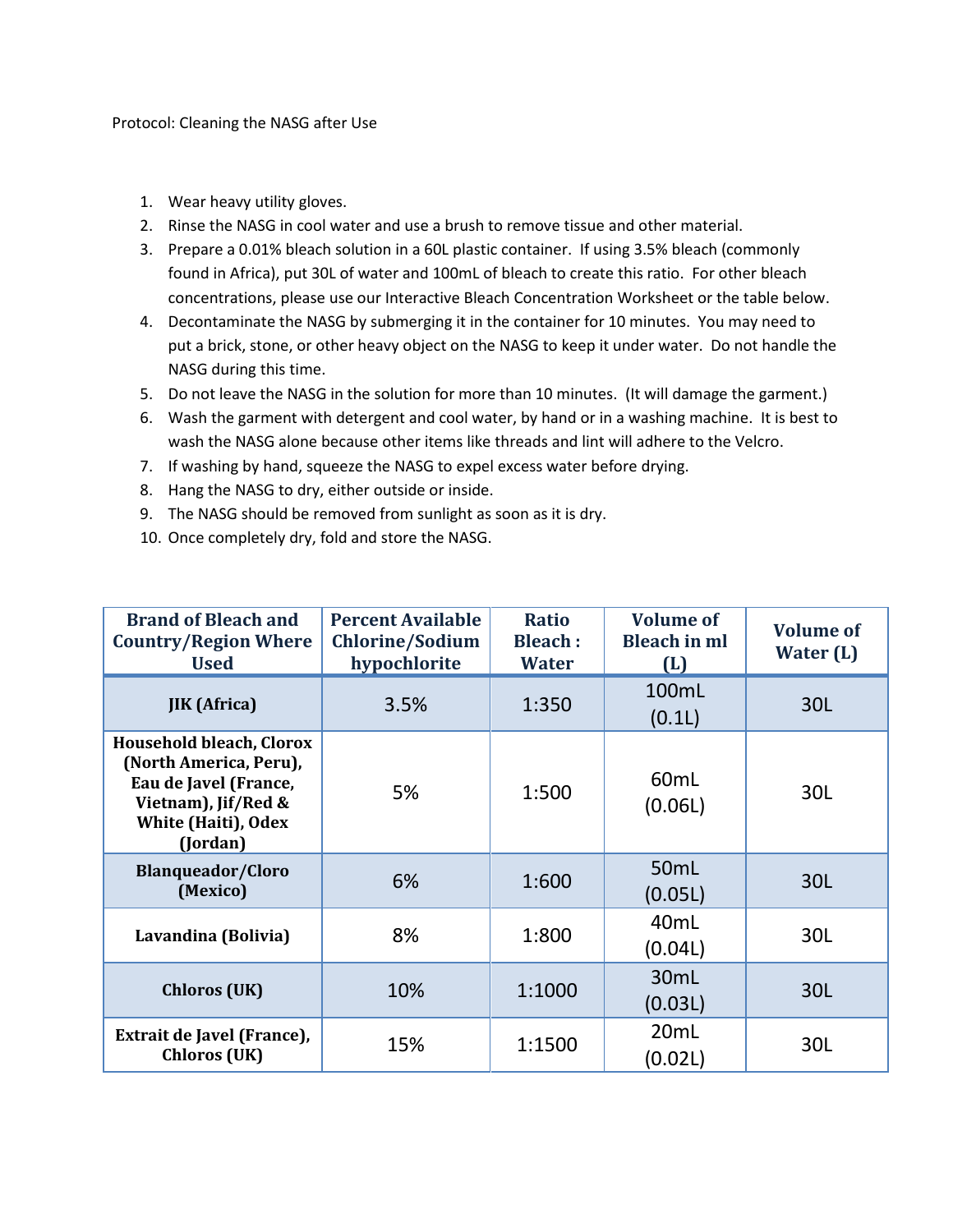## Protocol Justification

The NASG cleaning protocol was modified when further investigation demonstrated that using a less concentrated bleach solution is equally as effective in decontaminating the NASG as previous guidelines. This change in protocol occurred after two independent research teams investigated the effectiveness of a 0.01% bleach solution in decontamination (Galleher, 2013; Carlin, 2012).

After demonstrating that a 0.01% solution (achieved by diluting 3.5% commercial bleach in a 1:300 ratio with water) was equally effective in decontaminating the NASG as a 0.05% solution, the protocol was updated to reflect this finding. Bleach causes neoprene (the NASG material) to deteriorate. Therefore, using a less concentrated solution will increase the lifespan of the NASG and allow the garment to be used many more times. Using the previous guidelines, the average NASG could be used 40 times; while the number of uses using the new cleaning protocol is unknown, this number is expected to increase.

Two independent studies tested both the effectiveness of a 0.01% bleach solution as well as alternate disinfectant techniques. The researchers were able to determine that low temperature ambient gas air plasmas, UVA radiation, and quaternary ammonium chloride are all effective NASG disinfectants. However, when determining the final protocol, bleach was preferable because of its low-cost and availability in locations where the NASG is most commonly used. However, it is important to note that in cases where these alternate materials and techniques are available, they can also be used as disinfectants.

In one study, Galleher et al. tested the effectiveness of the 0.01% solution, using E. coli to determine the death rate of the bacteria in the bleach solution. HIV and HCV are two viruses that can be transmitted via blood and therefore are a concern when cleaning the NASG. Investigators used the bacteria E. coli as a proxy for HIV and HCV in their research because the bacteria were easier and safer to obtain. While less is known about HCV disinfection (possibly because of higher difficulty culturing HCV), E. coli is harder to kill (requiring a longer exposure time and higher bleach concentration) when compared to HIV disinfection with bleach. When conducting their research, investigators determined that the 0.01% concentration was an effective solution in killing the E.coli bacteria and therefore an appropriate and effective disinfectant to use for the NASG. Investigators also researched other types of disinfectants including low temperature ambient gas air plasmas and UVA radiation. While these two alternate disinfectants were effective, they are not included in the official protocol which also takes into account the community and resources available where the NASG is most widely used.

In a second study, Carlin compared bleach and quaternary ammonium chloride (QAC). QAC is a chemical used by laundry supply companies in the United States. QAC was recommended because it effectively kills both HIV and HCV and it does not degrade neoprene (the NASG material). However, the disadvantage of QAC is its cost in comparison to bleach. While the cost of bleach per cleaning is \$0.16- 0.40 QAC would cost \$3.16-5.21. Additionally, bleach is readily available in the communities where the NASG is most widely used and QAC availability has not been researched in those locations.

In addition to changes in bleach concentration in the protocol, cleaning steps were slightly amended. In the past, the garment was soaked in the bleach solution before scrubbing off tissue and other material.